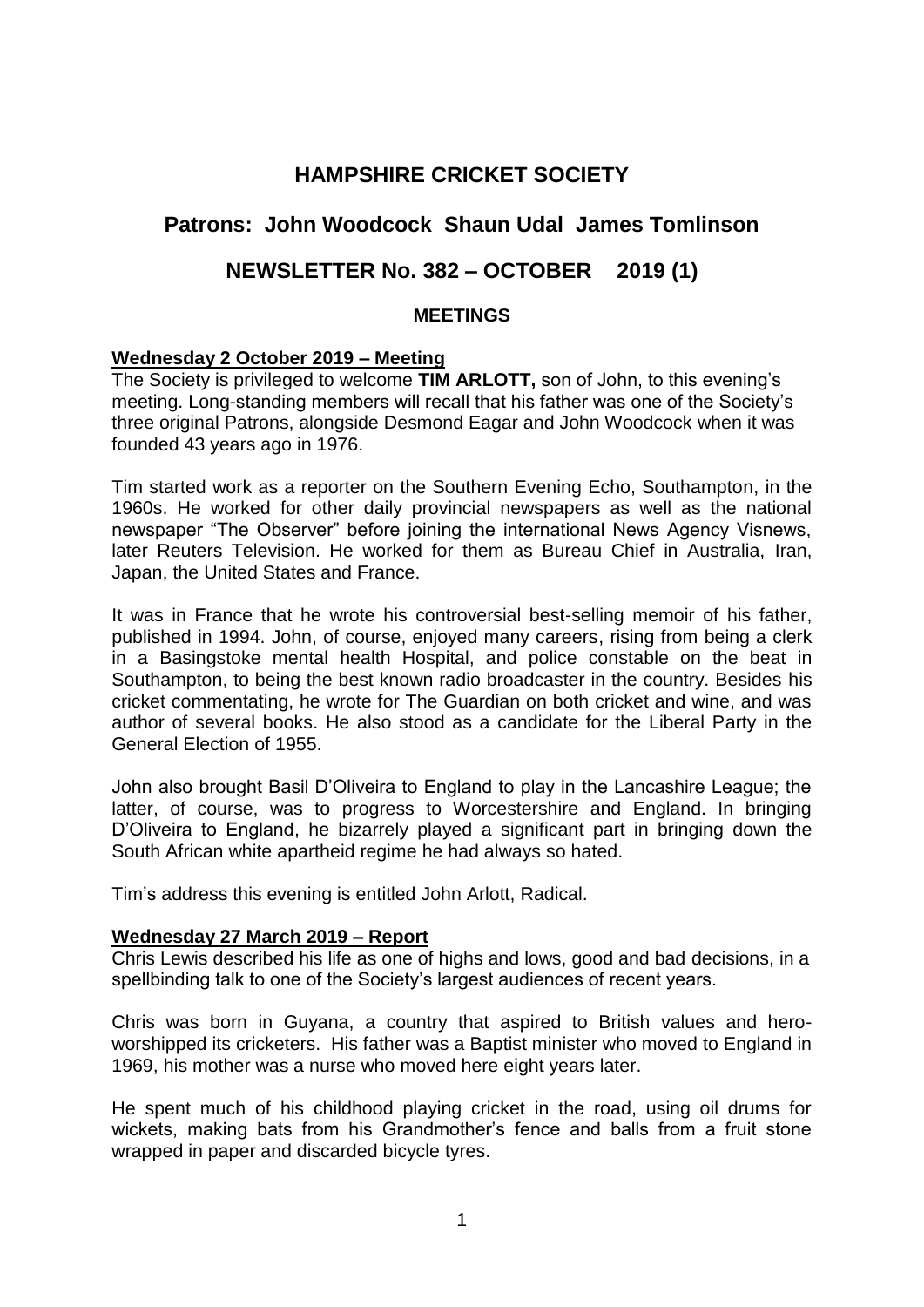Chris arrived in England on a wet day in March 1978, dressed in a suit made by his Uncle Wilfred, a tailor. He attended Willesden High School following in the footsteps of Philip de Freitas and attended a trial for the school cricket team, despite having never learnt to bowl. Everybody in Guyana wanted to bat. He practised in front of the mirror and was selected for the team.

His first game was the first time that he used a proper bat, wore proper kit and played on a grass pitch. He was made team captain and the whole occasion increased his passion for cricket, which was further encouraged by having two cricket-mad teachers at the school.

At the age of sixteen, his mother paid for coaching sessions at Lord's. Unbeknown to Chris, he was observed by Ken Higgs who asked Phil de Freitas to telephone Chris on his behalf and invite him to attend a trial with Leicestershire. He refused, he wanted to stay with Middlesex who had an under-25 team and had offered him a game, ironically against Leicestershire. He took four wickets in that game and another two in a second game against the same team two weeks later. His achievement prompted Ken Higgs to offer him a two year contract on a salary of £3,000 per annum. He quickly accepted the offer.

On his first morning at Leicestershire, the first two people he encountered were David Gower and Peter Willey.

In his first game, Chris changed batting positions with Paddy Cliff, made 60 runs batting at number seven and took four wickets. Despite having stage fright, he realised that he could be good enough for a career in cricket.

Chris said that it was Ken Higgs who made him a 'cricketer'. Ken bowled to him in the nets and taught him how to bowl. He gave two good pieces of advice, which Chris admitted he did not always follow, to take care of his money and his legs. He made a bet with Ken that he would play for England and when he did, he would give 50% of his match fee to him. Ken returned the money to him and told him to put it towards his future. Chris described his international debut on his 21<sup>st</sup> birthday in an ODI in Port of Spain, Trinidad. His first ball was to Gordon Greenidge, Desmond Haynes was his opening partner and Viv Richards batted at number three. He had Haynes caught behind, giving him his first international wicket. He made his test debut against New Zealand later that year and represented England in the World Cup Final in Melbourne where he was bowled first ball by Wasim Akram.

Chris recounted his rollercoaster events of his cricket career. On a tour to the West Indies, he shaved his head for charity and was laid low with sunstroke. There was a photoshoot in his underwear, which appeared in a magazine on the eve of a test match at Lord's, when he managed to 'bag a pair'. Skipping the team hotel in an Oval test match to sleep in his own bed, waking up late, missing the team warm-up and subsequently being dropped from the test team. The highs were winning the John Player League with Surrey and the County Championship with Leicestershire. However, he admitted in the post talk Q&A session that the lowest point, worse even than prison, occurred after he met some Indian businessmen who, ostensibly wanted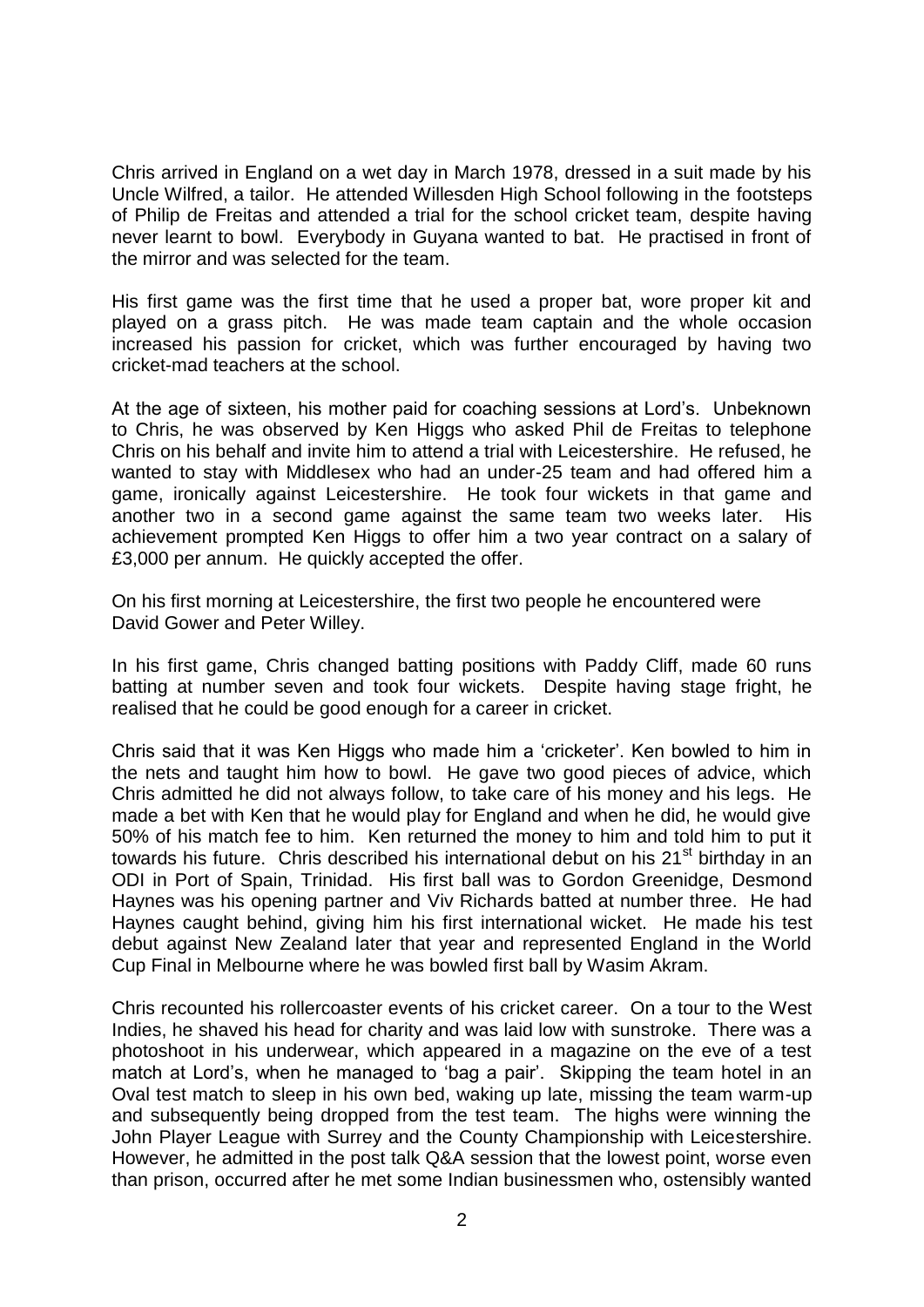him to endorse products but actually wanted him to fix matches with other players. He was offered a total of £250,000 for the operation.

Chris informed his manager and the EWCB of the facts. However, the News of the World chose to print an article saying that he had given the EWCB the names of England players who fixed matches. Although he claimed his innocence, for the rest of that season he was booed whenever he entered a playing arena. By the end of the summer, even though he had three and a half years left on his contract with Leicestershire, it was mutually agreed that he should leave the county. He walked away, angry.

Afterwards, he worked with young people, played cricket in Derbyshire, founded a cricket academy in Slough and played for the PCA.

In 2008, he was approached by Mark Butcher to play T20 cricket for Surrey. His first two balls to Mark Pettini were hit for six, his two overs cost more than thirty runs and he damaged his hip when he fell whilst fielding. He was on a 'pay as you play' contract, but could not play.

Chris does not shy away from his responsibility for what happened after he left Surrey. Flat broke, he fell into the wrong company and went to St. Lucia after being offered £50,000 to smuggle cocaine into England. At Heathrow Airport, he was stopped, his luggage searched and the cocaine found. It was a reality check and he could not believe the stupidity of his actions. He received a thirteen years sentence but was released after six and a half years. He admitted that it was not a pleasant experience but was unsure whether he would have thought as much about his life if it had not happened. He realised that it was his fault and his alone. He left prison realising that he would need to act differently in future to lead a better life.

He has written a book, given an explanation and an apology. He has spoken to county cricketers about planning for life after cricket; he has collaborated in a play to express his thoughts. He is proud of his career, even if unfulfilled, but as a ten year old, he could not have asked for more.

Sticky Wicket

# **IN PRAISE OF COUNTY CRICKET**

The future of county cricket has never been so precarious. Despite the rhetoric of the ECB, The Hundred, poses more than an existential threat to its future. During the winter, the Editor will be writing his own personal account of the Championship matches he viewed in 2019. Because of the weather, declining interest in the game, and family holidays, he watched comparatively little cricket; not all of his spectating was at the Ageas Bowl. However, the days' play that he saw throughout the summer reminded him that the county game was very special, and one to be cherished. He saw very little of the World Cup, or indeed the Ashes Series, though he struck gold when the only extended television coverage he saw incorporated Ben Stokes' epic at Headingley. Was it the greatest innings in English cricket history?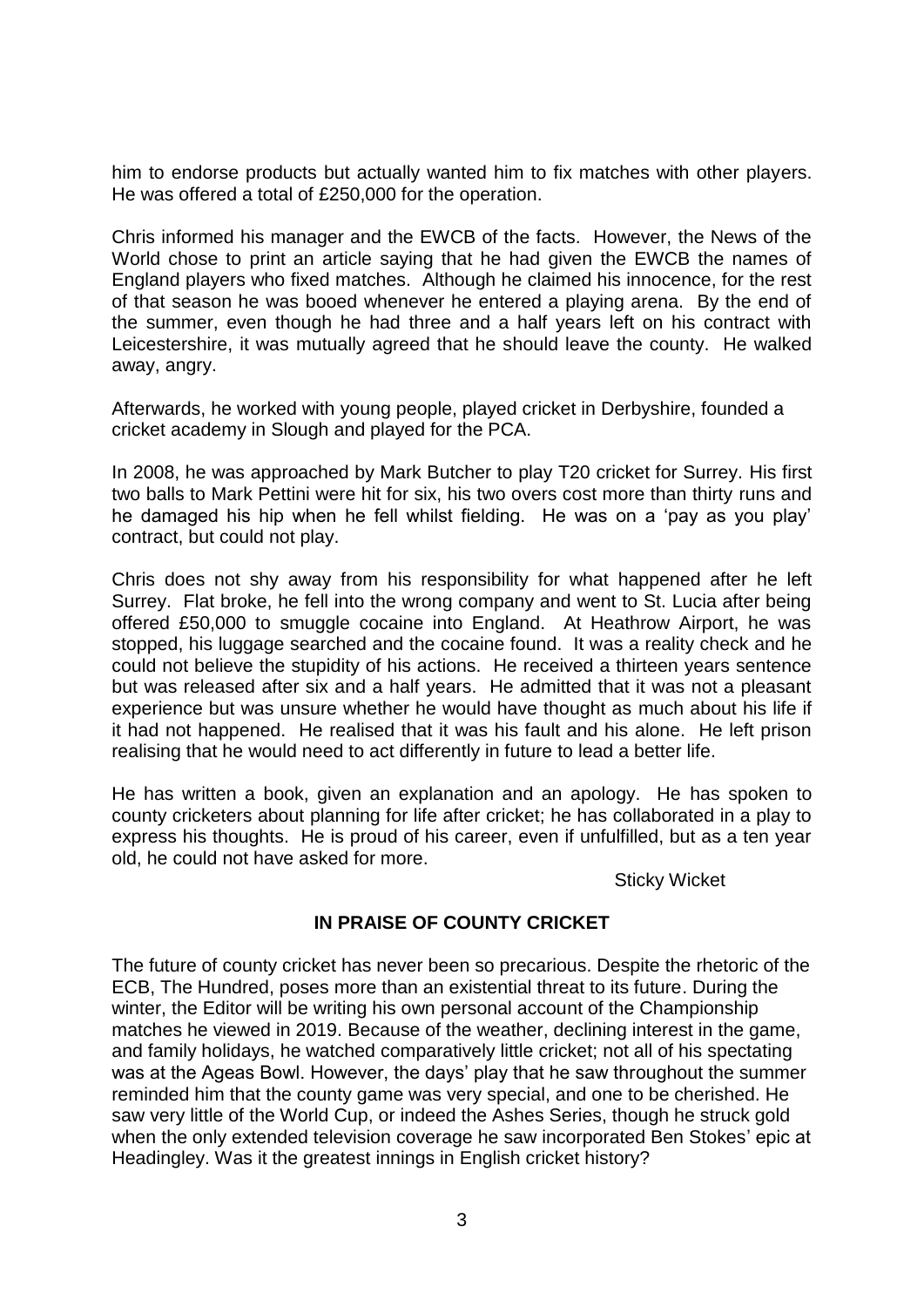The Editor begins his account with that unforgettable match between **Hampshire and Somerset at The Ageas Bowl on 16-18 September.** 

As this piece is being written, some 48 hours after the completion of the match, it is still difficult to assemble one's thoughts and emotions on all the events that unravelled over the previous three days. The three most uniform comments were that Hampshire supporters had never seen a match quite like it, that it was impossible to recall a game in which each innings included a single performance of such towering proportions and that it was truly one of those "I was there" moments. Followers of first-class cricket are used to the twists and turns of a match – far more than those who watch only the shorter versions of the game – can ever imagine. But this match was something different as the ebbs and flows contained so many extreme highs and lows that were almost fictional in character. And it culminated in a performance which had not been seen in England for some 62 years. Indeed, there were elements of Kyle Abbott's achievement that were unique, never been seen before. What the crowd had witnessed was, without exaggeration, a once in a lifetime event.

#### **FIRST DAY**

It all started under grey skies on the Monday morning. The pitch was of an odd hue – green in the middle and bare at each end. The last time the editor had seen a similar pitch was at Edgbaston in 1995 when the West Indies fast bowlers decimated England in two days. Thankfully, this pitch was slower. It was a surprise to learn that James Vince had chosen to bat after winning the toss. The wisdom of the decision was soon put to the test, as Lewis Gregory, Josh Davey and Craig Overton reduced Hampshire to 24 for five at the end of the 11<sup>th</sup> over. A total of even three figures seemed a long way off. Liam Dawson had come to the wicket at the fall of the fourth wicket with the score at 18.

The probing Somerset bowlers had consistently passed or found the bat's edge. However, from the outset, Dawson seemed to be playing on a different pitch from that of his colleagues. He was never in any trouble. He middled virtually every ball – he played and missed very rarely. Throughout the innings he accumulated his runs at a good rate. He capitalised on any short ball, once lifting Gregory to mid-wicket for six, and drove authoritatively. He consistently looked for singles. He was handicapped by a wet outfield which meant that many potential boundaries were reduced to two or three runs. Also, throughout the innings, the Somerset fielding was outstanding. Two more wickets fell in the next hour but the score still stood at only 88 when he was joined by Keith Barker. He was now nearing his half-century. The former Warwickshire left-hander was immediately greeted by a fusillade of shortpitched deliveries by Overton, perhaps suggesting a "history" between the two men. However, he proceeded to bat with assurance until well into the afternoon. He was eventually undone by the introduction of spin, falling leg before to Dom Bess. He and Dawson had added 92 in even time. The events of early morning seem distant. With Kyle Abbott at the other end, Dawson eventually reached his century but then fell almost immediately, caught at the wicket for 103, to an indeterminate shot that was out of character to his previous play. It had been a splendidly resourceful innings of the highest quality. He had dominated proceedings scoring his runs out of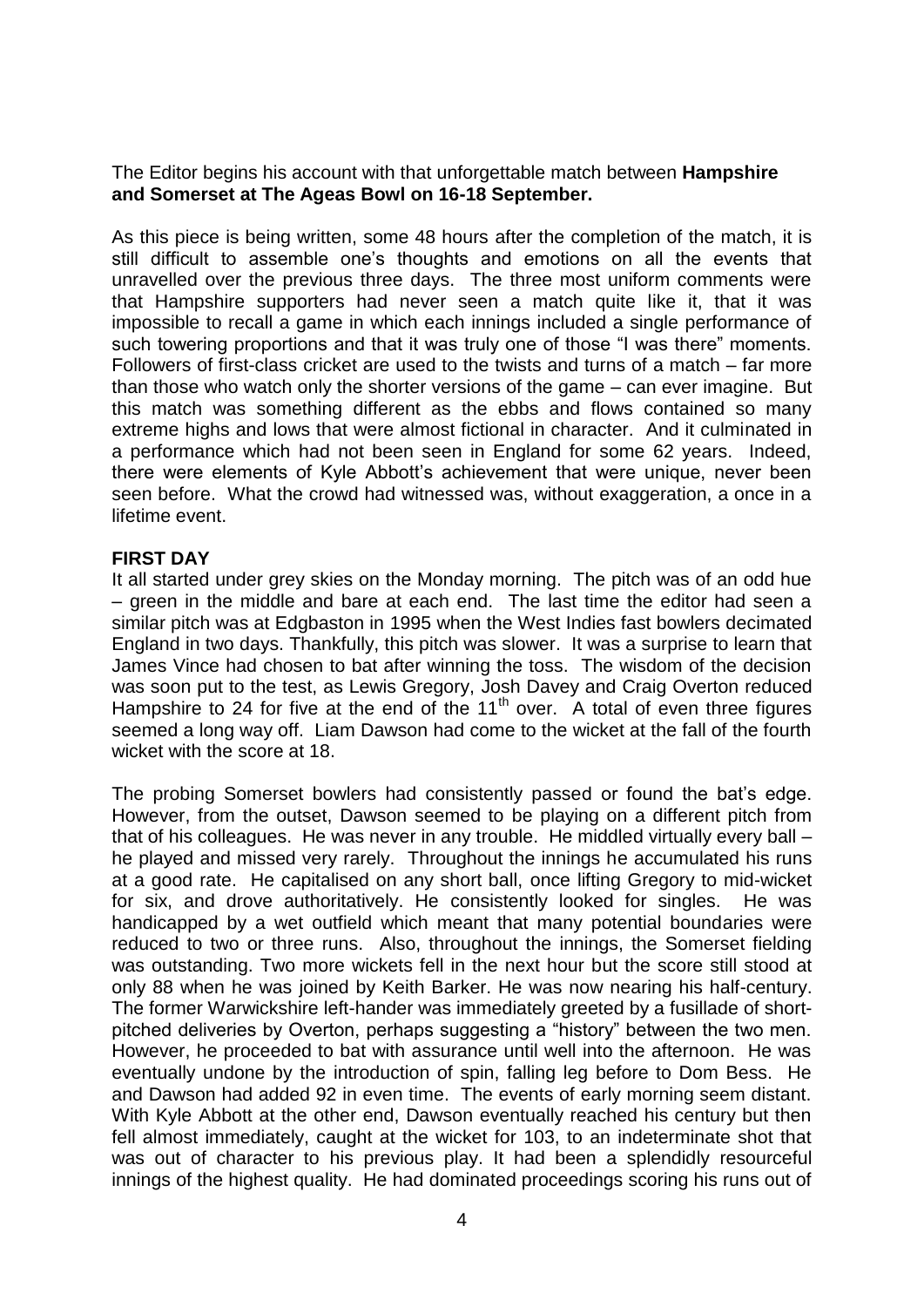172 whilst he was at the wicket. The innings eventually closed at 196. Dawson had scored 52.55% of his side's total.

The pitch still looked green and there was every indication that Abbott and Edwards, who had both bowled marvellously well throughout the season, would be able to make inroads into the Somerset reply. Bowling from the pavilion end, Abbott quickly accounted for Murali Vijay, whom Somerset had drafted in for the Championship runin, for a duck, and the left-handed Steven Davies. After an on-off period for bad light, the day closed with Somerset at 30 for two.

#### **SECOND DAY**

The day dawned brightly with not a cloud in the sky. With a 10.30 start in September, however, the conditions are generally in favour of the bowler for the first hour. The pitch still retained a green complexion, though lighter than on the previous day. There was therefore some hope that Hampshire's bowlers could make early inroads. The key wicket would be that of James Hildreth, who was not out overnight and who always seemed to enjoy batting against Hampshire. Kyle Abbot induced an edge to McManus almost immediately. The door was open. It was the start of an Abbott masterclass. He proceeded to probe the techniques of the Somerset batsmen relentlessly. They were simply at a loss on how to counter his swing and movement. On their arrival at the crease, he embarked on a brief reconnaissance before, very quickly, delivering the killer ball. Abell and Overton were bowled and Bartlett and Gregory fell leg before. Such was the South African's control, the aggressive and free scoring Gregory failed to get off the mark in his 38 minute stay. In the meantime, Fidel Edwards had given the youthful Tom Barton, allegedly being considered by England, a thorough working over. The latter's skittish innings was mercifully put to an early end in only seven balls. Somerset collapsed from 38 for two to 65 for eight in twelve overs. Hampshire's total began to look competitive indeed. Dom Bess, batting out of his crease and taking a full stride forward to counter Abbott's movement, in company with Roelof van der Merwe, then provided stout resistence.

At lunch, Abbott's figures were seven for 21; if he could take the final two wickets for less than four runs after the lunch interval, he would break Bob Cottam's Hampshire record bowling analysis in an innings. However, it was not to be. The pair continued to thwart Abbott. It would not be denied. Though visibly flagging, the lion-hearted fast-medium bowler eventually took the wickets of Bess and Davey to finish with figures of nine for 40.

Somerset had been bowled out for 142, a Hampshire lead of 55. However, if there were any thoughts that Hampshire could build on the lead comfortably, they were quickly dispelled. Organ, Holland and Alsop struggled to put bat on ball. After a virtually strokeless period of just over half an hour, Hampshire subsided to 10 for three. Somerset were now in the ascendency; even more so some forty-five minutes later when the score stood at 45 for six, a lead of 100.

James Vince had been watching events at the other end. He was rendered runless by the accuracy of the bowling but was clearly not going to give his wicket away. He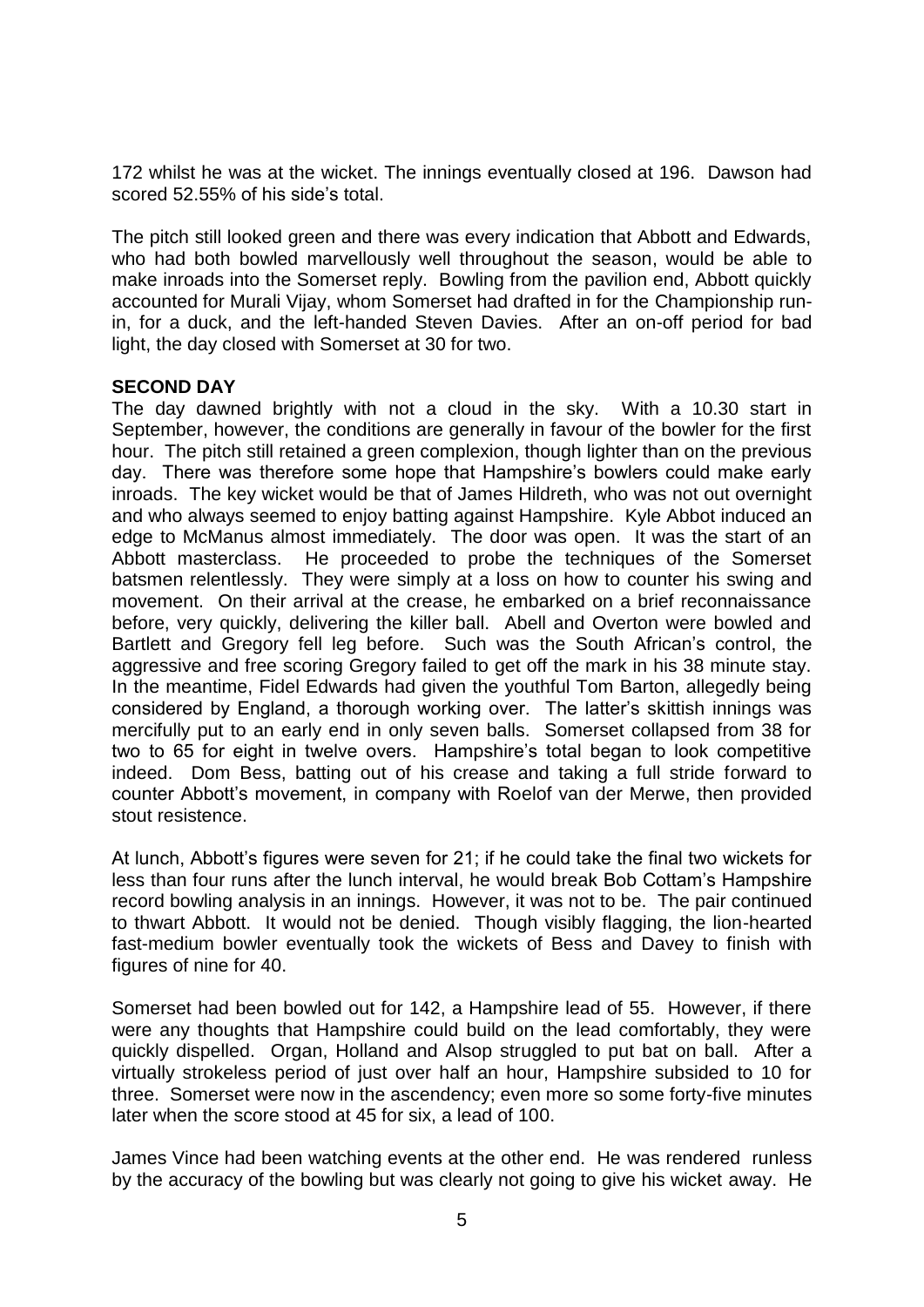defended resolutely. Astoundingly, he took 23 balls to score his first run – a single. His first boundary shot was not unfurled until some nine balls later. He then defended again for a further period, without adding to his score until tea. He was batting ugly but it was appreciated by the crowd. It was evident that if Hampshire were to win the match he would need to make a big score.

After tea, he began to shake off his shackles. Even so, his approach was still tempered, until the arrival of the omnipresent Abbott with the score at 103 for eight. He then began to monopolise the strike and accelerate through the gears. Runs now came in torrents in the warm evening sunshine. Vince was now scoring at virtually a run a ball. In time, Abbott was entrusted to face the bowling and began to score the odd boundary himself. Abell, in an effort to deprive Vince of the strike spread the field far and wide. However, Vince still continued to deal in boundaries. His was batting on a plane on which only a few in the world were capable. The Somerset captain really could have done with another three or four fielders, such was his opposite number's command, placement and power. Abell had long since abandoned any hope of taking his wicket. Vince's celebration on reaching his century was uncharacteristically joyous. Normally phlegmatic, he jumped feet in the air as he waved his bat in celebration. It was good to see. It was indication that he was in love with batting again.

Play was brought to an end in incongrouous fashion not long afterwards. Vince had been hitting boundaries at will but, without a cloud in the sky still, the umpires decided that the encroaching shadows from the Shane Warne stand constituted bad light. It was officialdom at its worse. It did the game no credit at all. The umpires seemed to be indicating that they were applying the rules. If this was indeed the case, then those laws need to be re-examined. It was the only discordant note in an enthralling, unforgettable day's play. Hampshire's total stood at 176 for eight, a lead of 230.

# **THIRD DAY**

The first two days had already produced much excitement and emotionally charged cricket. Would the third day do the same?

It was sometime before that question was answered. In the morning, James Vince continued on his merry way. Somerset were simply unable to contain him. Kyle Abbott batted with little trouble also. Their ninth wicket partnership reached 100 and eventually realised 119 before Vince was caught behind off Overton for 142. He seemed as surprised as his onlooking admirers. Given the match situation and pitch conditions when he first came to the wicket, it was a magnificent innings, one that very few in the world were capable of playing, The Hampshire innings closed four runs later when Abbott fell to the admirable Davey. The former's efforts had been a selfless and noble one in support of his captain. Vince had scored 62.83% of his team's runs.

Somerset now required 281 runs to win. Vijay and Davies batted without any alarms in the hour before lunch. The pitch seemed to have become placid. The ball ceased moving about. A Somerset victory did not seem out of the question. The score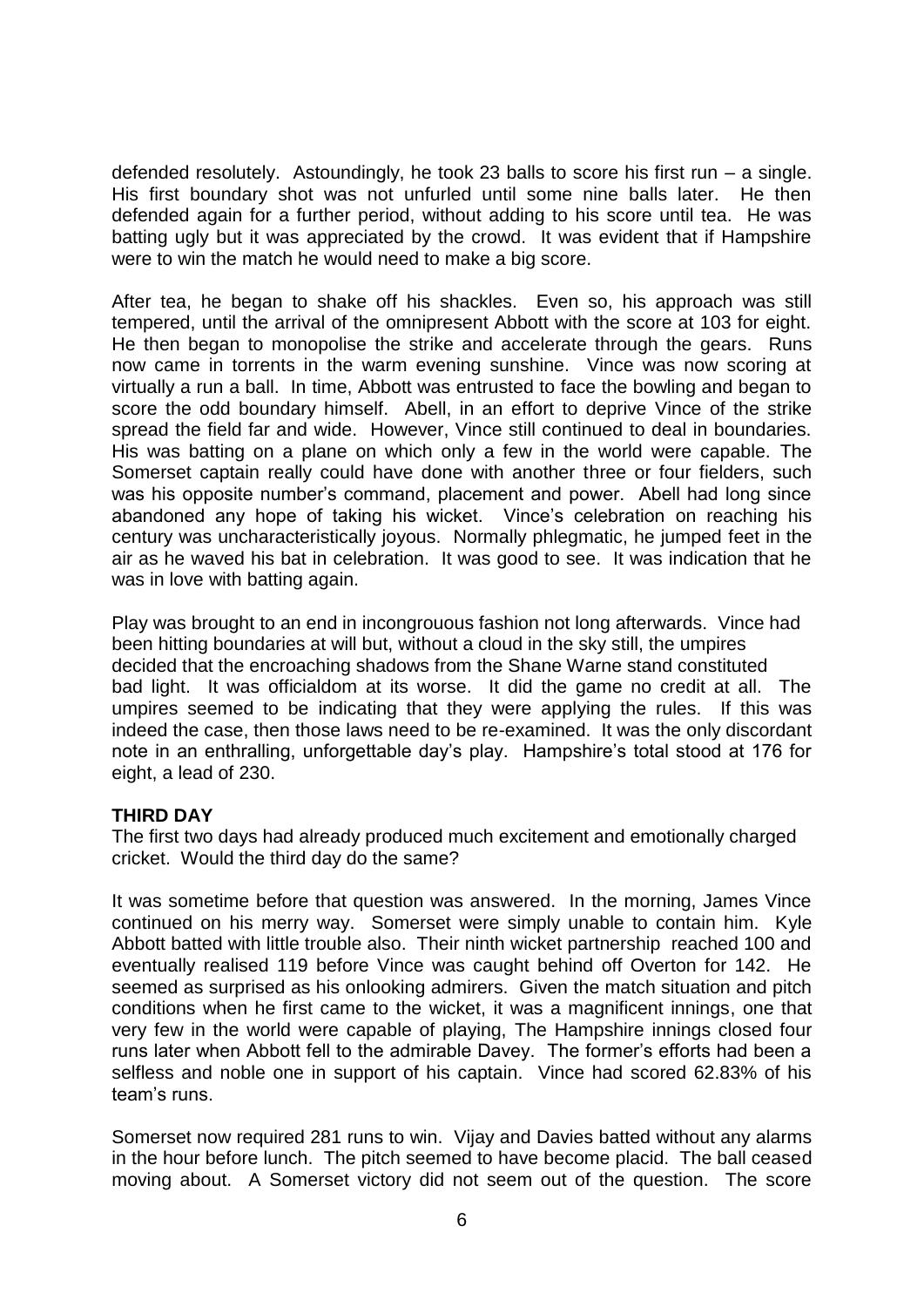reached 86 before Vijay holed out off Abbott. It was an injudicious shot. His dismissal heralded a startling collapse. Abbott roared in. His run up was rhythmical; his length and direction impeccable. The ball started hooping around as he found reverse swing. Within the next forty minutes, six further wickets fell for only 14 runs in 10 overs, five to Abbott. Three were leg before. The other wicket was taken by Liam Dawson who flattened Hildreth's off-stump off a ball which kept low.

Abbott had now taken six wickets in the innings, fifteen in the match. Onlookers started to consult *Playfair*, their i-phones and ipads. Virtually all knew that Hampshire's best match figures were sixteen for 88 by Jack Newman in 1927 against Somerset at Weston-Super-Mare. Could he break the record? However, he now needed a rest and watched as Gregory, who, in contrast to his team-mates, had never looked in any difficulty, and Overton add 40. Abbott then returned to have the latter snaffled at second slip by Dawson. The favour was exchanged when Van der Merwe slashed Dawson to Abbott at point. It seemed impossible to keep either man out of the action. Finally, Abbott administered the coup de grace by ripping Davey's off-stump out of the ground with an inswinger. The crowd rose in unison to applaud Kyle Abbott's achievement. He was enveloped by his team mates. It was a very special, unforgettable moment.

At the start of the match, Somerset stood a chance of winning the County Championship if Essex endured a poor game against Surrey at Chelmsford. However, Essex won by an innings to go 12 points clear into the final match of the season at Taunton, where the Counties were scheduled to play each other. Given the inclement weather forecast for the following week, it seemed that Somerset would once again finish as runners-up for the fifth time this century. So it proved.

Hampshire players commented that the result was revenge for the Royal London Cup Final defeat at Lord's. That event had clearly stung the team.

# **STATISTICAL COMPARISONS**

Abbott's final figures were eight for 46, giving him match figures of 17 for 86. They were the best bowling figures in a match since Jim Laker took his fabled 19 for 90 against Australia at Old Trafford in 1956 and the best in a County match since Tom Goddard took 17 for 106 for Gloucestershire against Kent in 1939.

His figures have also been excelled on only three occasions in county cricket:-

| Colin Blythe          | $17 - 48$ | Kent v Northamptonshire at Northampton 1907   |
|-----------------------|-----------|-----------------------------------------------|
| <b>Charlie Parker</b> | $17 - 56$ | Gloucestershire v Essex at Gloucester's Wagon |
|                       |           | Works Ground 1925                             |
| <b>Tich Freeman</b>   | $17 - 67$ | Kent v Sussex at Hove 1922                    |

However, these men were all spin bowlers and took their wickets on rain affected, uncovered wickets. (Almost unbelievably, Blythe took all his seventeen wickets in a day! As did Goddard in the match referred to above).